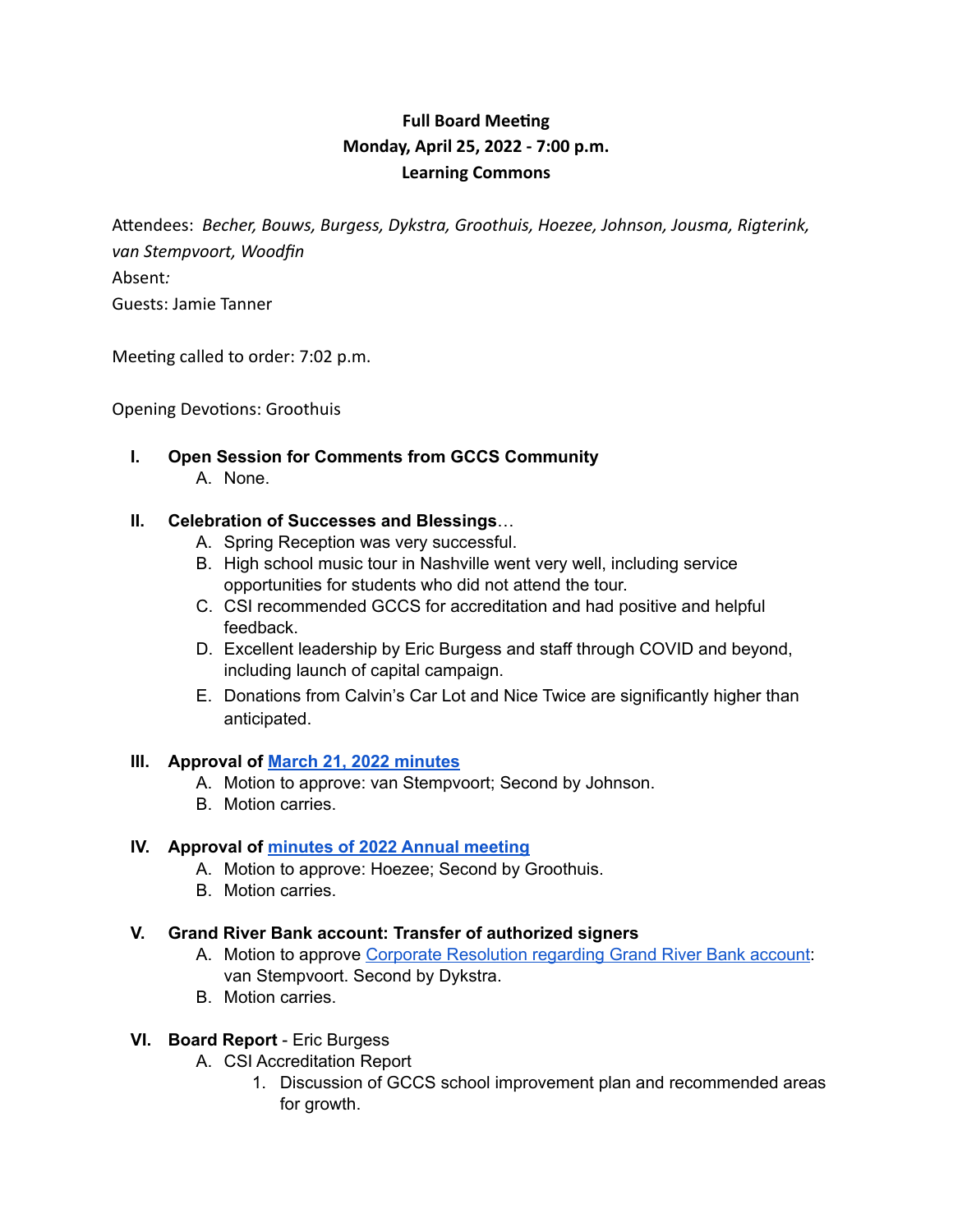- 2. Discussion of PLC (Professional Learning Communities) status, use, and growth trajectory.
	- a) Discussion of tools, models, and goals for differentiated learning.
- B. Campaign: From One Generation to the Next
	- 1. Head of School newsletter will go out on April 29, to be followed by special edition of Compass in mid-May.
	- 2. Receptions to be held at Sunnybrook in May and June.
	- 3. Discussion of potential expectation-setting around rollout and timing of events.
	- 4. Discussion of initial positive feedback from community regarding campaign.
	- 5. Update regarding consultant's continued involvement in strategy for campaign and foundation.
	- 6. Discussion regarding scope of campaign for elementary and middle school enhancements and renovations, in addition to high school renovation.

### **VII. Miscellaneous**

- A. Visits to faculty/staff–Middle School and Grandville Christian
	- 1. Update from Lisa regarding input from middle school staff.
	- 2. Update from Dinorah regarding visits with elementary school staff.
	- 3. High school visit scheduled for May 6.
- B. Follow-up regarding questions from Ben Quist regarding bylaws amendments.
	- 1. Discussion regarding proposed written answers in response to inquiry.
	- 2. Approval of responses to be communicated:

1) Why did the Restated Bylaws link in the 2019 Annual Meeting notice not include a redlined copy so that the Members could have a clear idea on what they were voting for? When the notice related to the 2019 restated bylaws was given, we expressly invited anyone who wanted to learn about the proposed changes to reach out to us. Only one person did, and we immediately provided that person with a redlined version of the bylaws.

2) Should any future proposed amendments to the Bylaws include a redlined copy for Members to review? We are happy to provide a redlined version of any proposed changes to the Bylaws when they are changed in the future.

3) When voting for changes to the Bylaws should Members be given the choice to vote on each proposed amendment item individually? Administratively, this would be a challenge. However, we are happy to consider taking this approach in the future.

4) What was the anticipated scenario that led the Board to decide it was appropriate to seek the power to remove a Member elected Director, and replace him/her with a Board appointed Director? This change was not made based on a particular scenario. The prior version of our Bylaws had no provisions regarding the removal or resignation of directors. It was considered best practice to include such provisions, and this particular language was copied from sample nonprofit corporation bylaws provided by a law firm.

5) If the Board votes to remove an elected Director from the